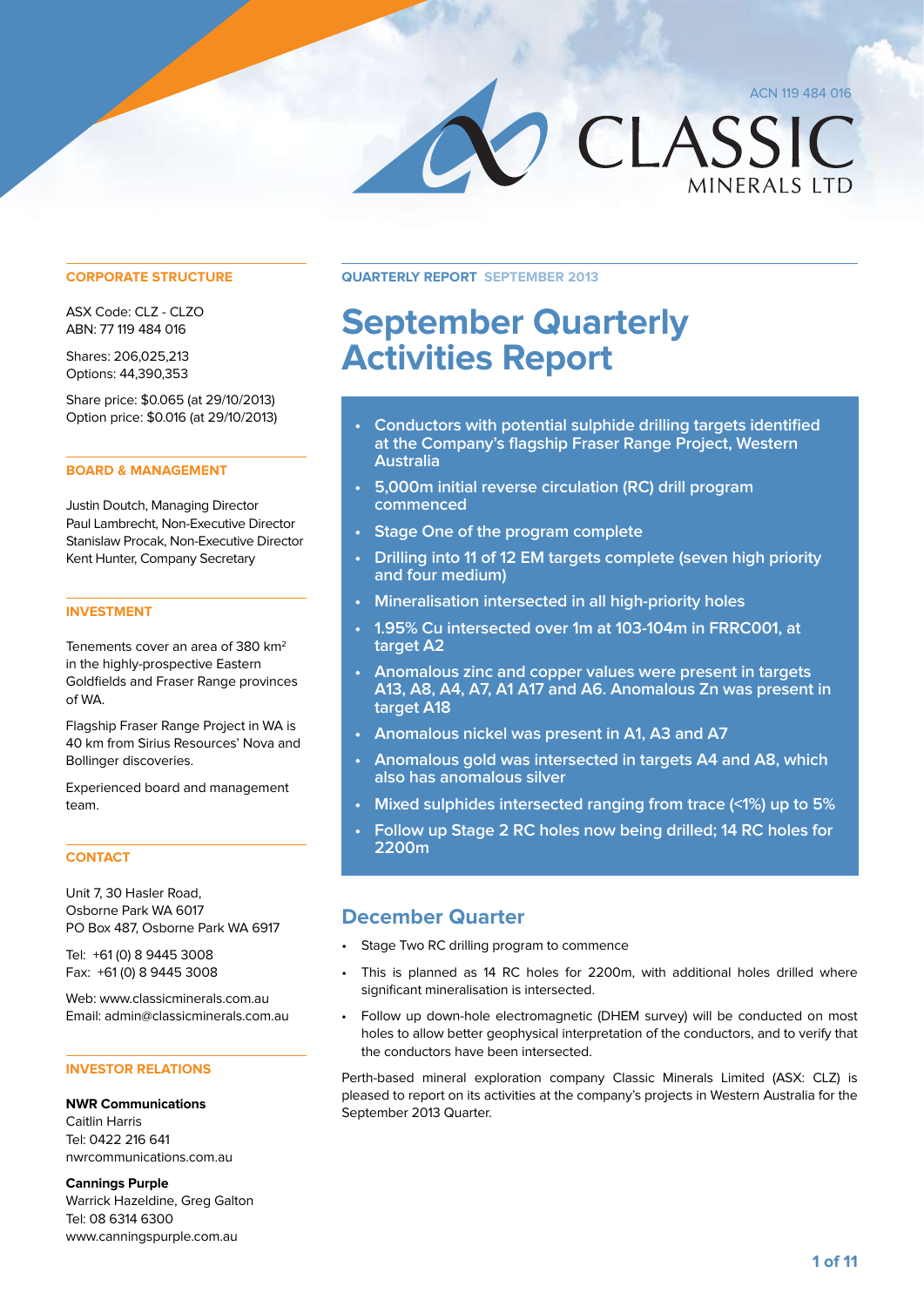



**Figure 1: High and medium priority targets**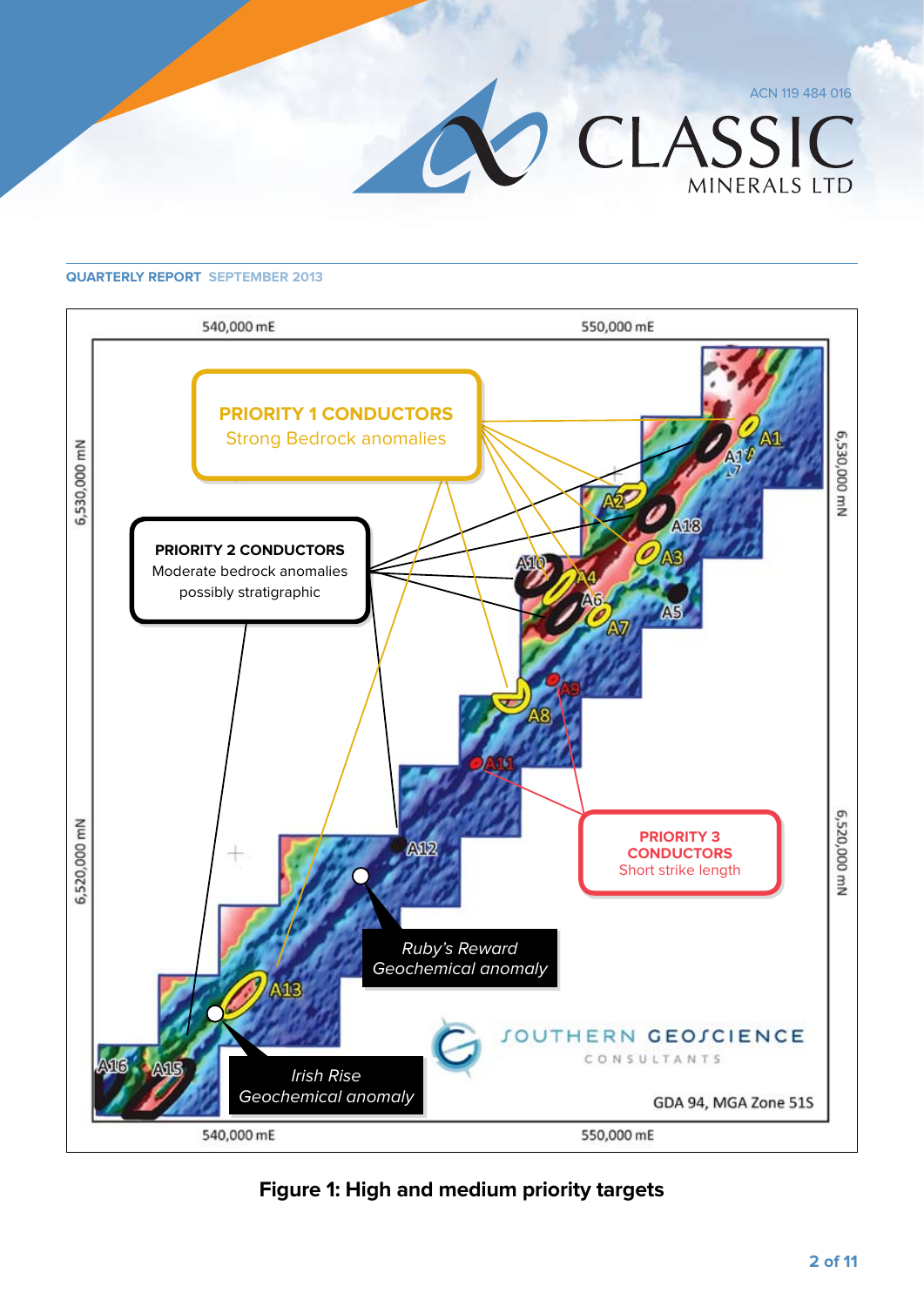LASSIC

MINFRAIS ITD

#### **Quarterly Report September 2013**

## **Fraser Range Project, Western Australia**

The Fraser Range project (E28/1904) is situated approximately 40km north-east of Sirius Resources NL (ASX: SIR) Nova and Bollinger Ni - Cu discoveries and is the Company's focus.

Geochemical sampling undertaken pre-IPO returned surface outcrops with highly anomalous values up to 1229ppm Cu, 650ppm Ni, 1776ppm Zn, 1720ppm Pb, 1400ppm Co and 5.99ppm Ag.

# **5000m Reverse Circulation (RC) Drill Program**

During the quarter Classic completed stage one of an initial 5000m reverse circulation (RC) drilling program to follow up on flown electromagnetic survey (VTEM) targets identified last quarter, with most having follow up ground EM surveys. Phase one involved drilling seven high and four medium EM conductor targets.

The seven holes into high-priority targets were tested with downhole electromagnetic surveys (DHEM) with a loop at surface, to better delineate the EM conductors, and this has shown that some conductors are in slightly different positions to that interpreted from VTEM and ground EM lines. This has resulted in some holes not intersecting the centre of the EM conductor target, being closer to the edges. Follow up Stage 2 RC holes are now being drilled and are planned to intersect the better defined targets.

Mineralisation was intersected in all the high priority holes, FRRC001-007, as shown in Table 2 below. As expected, the analyses reported polymetallic results, but much of the highly sheared disseminated sulphides is probably pyrite as most of the copper, zinc and nickel values are less than the visually logged percentage of sulphides, which range from a trace (<1%) to 1-2% and occasionally up to 5%. The exception is the 1 metre zone at 103-104m in hole FRRC001 in target A2, where 1.95% copper was reported by analysis.

| <b>Hole Number</b> | <b>Target</b><br><b>Number</b> | <b>Northing</b><br><b>MGA</b> | <b>Easting</b><br><b>MGA</b> | <b>Dip</b> | <b>Azimuth</b><br>Deg True | <b>Depth</b><br><b>Metres</b> |
|--------------------|--------------------------------|-------------------------------|------------------------------|------------|----------------------------|-------------------------------|
| FRRC001            | A2                             | 6529480                       | 550410                       | $-60$      | 131                        | 170                           |
| <b>FRRC002</b>     | A13                            | 6516125                       | 540080                       | $-60$      | 131                        | 118 <sub>m</sub>              |
| FRRC003            | A <sub>8</sub>                 | 6523990                       | 547245                       | $-60$      | 310                        | 135m                          |
| FRRC004            | A4                             | 6526895                       | 548505                       | $-60$      | 310                        | 135m                          |
| <b>FRRC005</b>     | A7                             | 6526375                       | 549705                       | $-60$      | 131                        | 125m                          |
| FRRC006            | A <sub>3</sub>                 | 6528060                       | 550800                       | $-60$      | 131                        | 154 <sub>m</sub>              |
| <b>FRRC007</b>     | A <sub>1</sub>                 | 6531280                       | 553515                       | $-60$      | 131                        | 110 <sub>m</sub>              |
| FRRC008            | A17                            | 6530450                       | 552305                       | $-60$      | 311                        | 140 <sub>m</sub>              |
| FRRC009            | A18                            | 6529015                       | 550945                       | $-60$      | 131                        | 180m                          |
| FRRC010            | A6                             | 6526555                       | 548885                       | $-60$      | 131                        | 140 <sub>m</sub>              |
| FRRC011            | A10 west                       | 6527465                       | 547850                       | $-60$      | 311                        | 145m                          |
| FRRC012            | A10 east                       | 6527210                       | 548155                       | $-60$      | 131                        | 150m                          |
| <b>Total</b>       |                                |                               |                              |            |                            | 2235m                         |

#### **Table 1. Stage 1 RC Drillholes**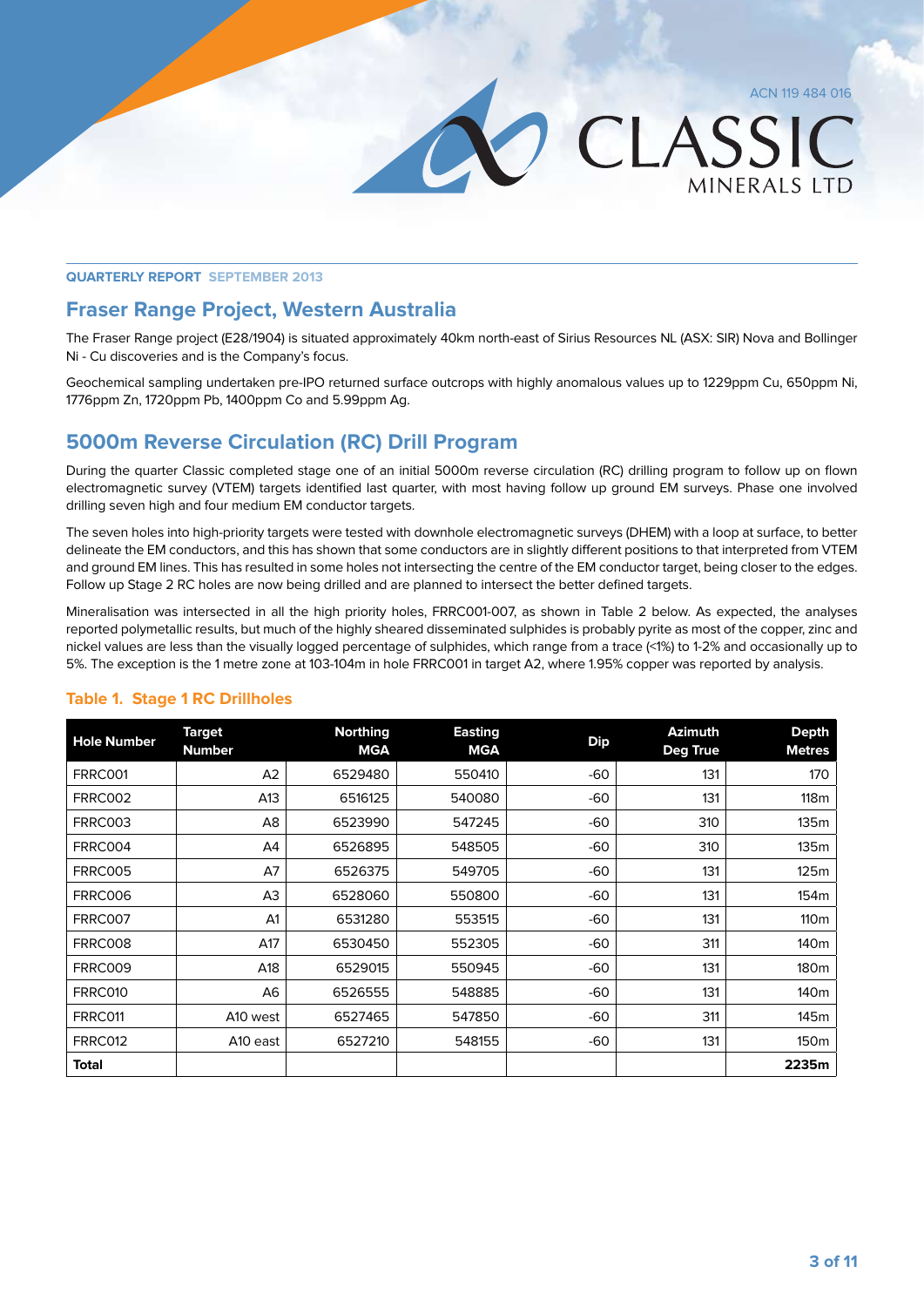OLASSIC

#### **Quarterly Report September 2013**

#### **Table 2: Anomalous Intersections in Analyses of Stage 1 RC Drilling at Fraser Range**

| A2 Target | <b>FRRC001</b> |         |        |               |
|-----------|----------------|---------|--------|---------------|
| Depth     | Cu ppm         | Zn ppm  | Ni ppm | Host Rock     |
| 102-103m  | 920            | 398     | ь      | Gneiss        |
| 103-104m  | 19500          | 1100    | 20     | Gneiss        |
| Range     | 30-19500       | 86-1100 | 4-70   | <b>Gneiss</b> |

| <b>A13 Target</b> | <b>FRRC002</b> |         |        |                  |
|-------------------|----------------|---------|--------|------------------|
| Depth             | Cu ppm         | Zn ppm  | Ni ppm | <b>Host Rock</b> |
| 57-58m            | 332            | 610     | 150    | Gneiss           |
| 58-59m            | 302            | 1090    | 118    | Gneiss           |
| 62-63m            | 298            | 576     | 128    | Gneiss           |
| 64-65m            | 470            | 544     | 178    | Gneiss           |
| 89-90m            | 180            | 832     | 60     | Gneiss           |
| 95-96m            | 284            | 530     | 108    | Gneiss           |
| 98-99m            | 258            | 672     | 88     | Gneiss           |
| 99-100m           | 260            | 504     | 98     | Gneiss           |
| 100-101m          | 224            | 505     | 83     | Gneiss           |
| Range             | 26-470         | 62-1090 | 4-178  | <b>Gneiss</b>    |

| <b>A8 Target</b> | <b>FRRC003</b> |           |        |        |                  |
|------------------|----------------|-----------|--------|--------|------------------|
| Depth            | Au ppb         | Ag ppm    | Cu ppm | Zn ppm | <b>Host Rock</b> |
| 88-89m           | 83             | 5.5       | 371    | 464    | Gneiss           |
| 89-90m           | 135            | ⇁         | 349    | 532    | Gneiss           |
| 90-91m           | 263            | 6.5       | 284    | 688    | Gneiss           |
| 92-93m           | 50             | 3         | 170    | 686    | Gneiss           |
| 93-94m           | 156            | 2         | 54     | 350    | Gneiss           |
| Range            | $1 - 263$      | $0.5 - 7$ | 12-371 | 98-688 | <b>Gneiss</b>    |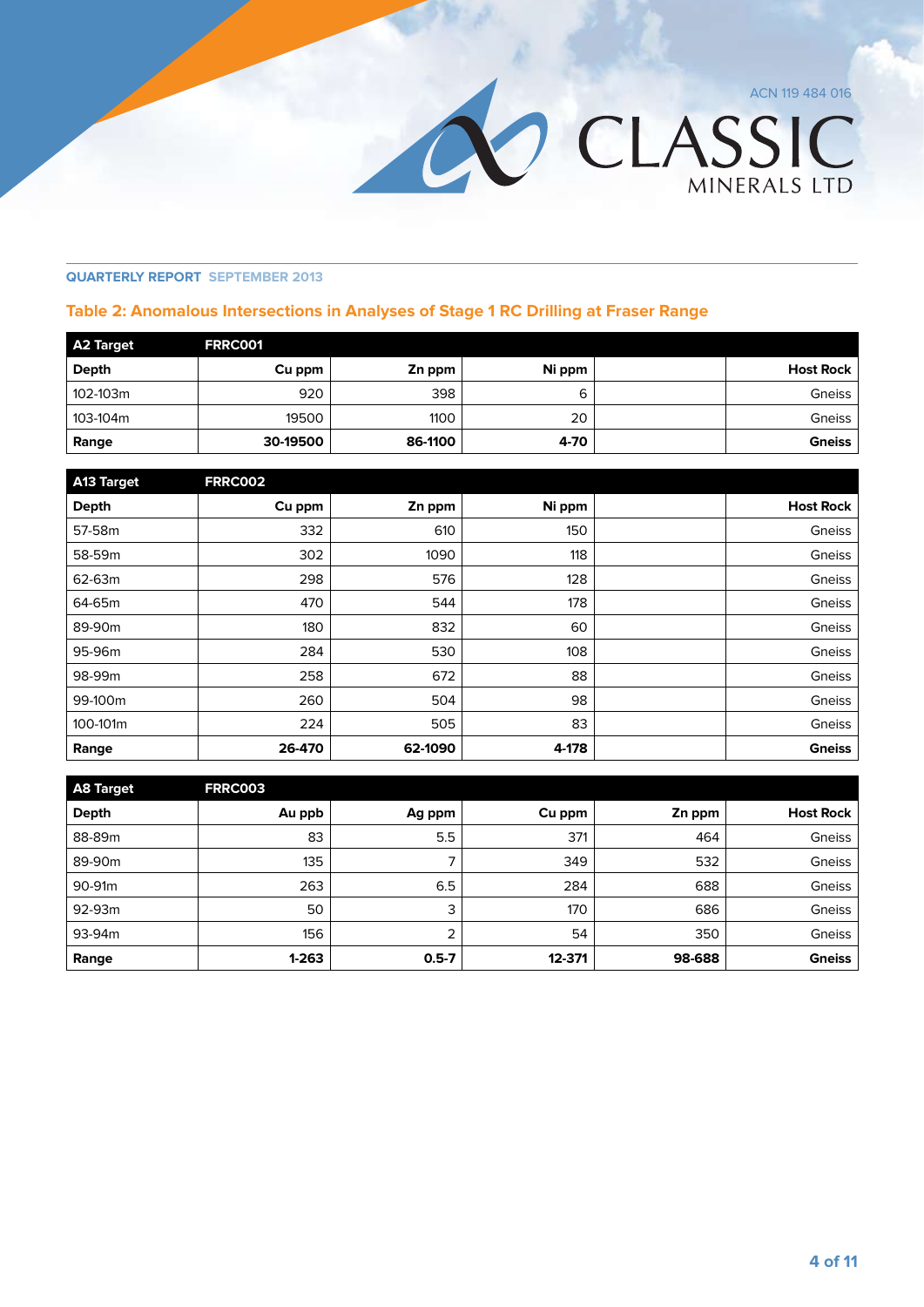

| <b>A4 Target</b> | <b>FRRC004</b> |                |        |        |                  |
|------------------|----------------|----------------|--------|--------|------------------|
| <b>Depth</b>     | Au ppb         | Ag ppm         | Cu ppm | Zn ppm | <b>Host Rock</b> |
| 74-75m           | 31             | 1.5            | 310    | 876    | Gneiss           |
| 75-76m           | 4              | 1              | 205    | 634    | Gneiss           |
| 81-82m           | 4              |                | 163    | 546    | Gneiss           |
| 82-83m           | 21             | 1.5            | 292    | 890    | Gneiss           |
| 89-90m           | 3              | 1.5            | 313    | 582    | Gneiss           |
| 90-91m           | 4              | 1.5            | 291    | 594    | Gneiss           |
| 91-92m           | 2              | 2.5            | 432    | 654    | Gneiss           |
| 92-93m           | 4              | $\overline{2}$ | 337    | 412    | Gneiss           |
| 93-94m           | 10             | 1.5            | 354    | 582    | Gneiss           |
| 94-95m           | 7              | 1              | 246    | 566    | Gneiss           |
| 95-96m           | 13             | $\overline{2}$ | 328    | 484    | Gneiss           |
| Range            | $1 - 31$       | $0.5 - 2.5$    | 28-432 | 82-890 | <b>Gneiss</b>    |

| A7 Target | <b>FRRC005</b> |         |        |            |                  |
|-----------|----------------|---------|--------|------------|------------------|
| Depth     | Cu ppm         | Zn ppm  | Ni ppm | Mo ppm     | <b>Host Rock</b> |
| 80-81m    | 1100           | 360     | 488    | 33.5       | Gneiss           |
| 81-82m    | 1330           | 556     | 464    | 32         | Gneiss           |
| 82-83m    | 399            | 556     | 170    | 10.5       | Gneiss           |
| Average   | 943            | 491     | 374    | 25.3       | Gneiss           |
| Range     | 20-1330        | 146-556 | 28-488 | $2 - 33.5$ | <b>Gneiss</b>    |

| <b>A3 Target</b> | <b>FRRC006</b> |        |        |                     |                  |
|------------------|----------------|--------|--------|---------------------|------------------|
| Depth            | Cu ppm         | Zn ppm | Ni ppm |                     | <b>Host Rock</b> |
| 110-115m         | 61             | 134    | 362    | 5m composite sample | Gneiss           |
| 115-120m         | 33             | 110    | 404    | 5m composite sample | Gneiss           |
| 120-121m         | 30             | 102    | 404    |                     | Gneiss           |
| 121-122m         | 24             | 120    | 464    |                     | Gneiss           |
| Range            | 11-234         | 82-208 | 8-464  |                     | <b>Gneiss</b>    |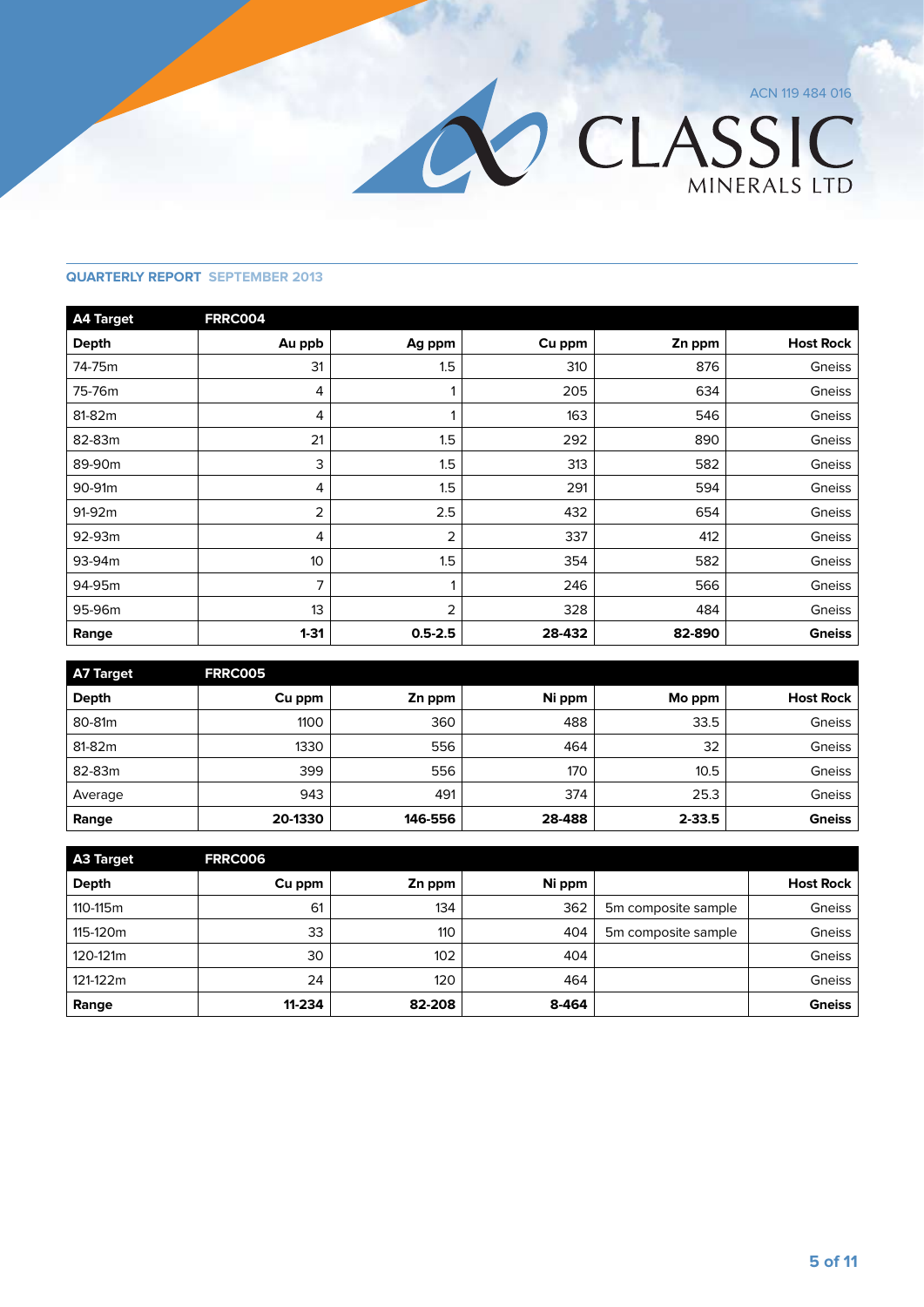

| <b>A1 Target</b> | <b>FRRC007</b> |         |         |                  |
|------------------|----------------|---------|---------|------------------|
| <b>Depth</b>     | Cu ppm         | Zn ppm  | Ni ppm  | <b>Host Rock</b> |
| 77-78m           | 272            | 516     | 102     | Gneiss           |
| 78-79m           | 352            | 746     | 112     | Gneiss           |
| 95-96m           | 183            | 180     | 432     | Gneiss           |
| 96-97m           | 278            | 174     | 774     | Gneiss           |
| 97-98m           | 423            | 140     | 1200    | Gneiss           |
| 98-99m           | 188            | 144     | 826     | Gneiss           |
| 99-100m          | 426            | 134     | 1780    | Gneiss           |
| 100-101m         | 571            | 140     | 1590    | Gneiss           |
| 101-102m         | 368            | 136     | 934     | Gneiss           |
| Range            | 47-571         | 132-746 | 54-1780 | <b>Gneiss</b>    |

| <b>A17 Target</b> | <b>FRRC008</b> |        |  |                  |
|-------------------|----------------|--------|--|------------------|
| <b>Depth</b>      | Cu ppm         | Zn ppm |  | <b>Host Rock</b> |
| 55-56m            | 200            | 518    |  | Gneiss           |
| 65-66m            | 576            | 182    |  | Gneiss           |
| 72-73m            | 119            | 995    |  | Gneiss           |
| 73-74m            | 349            | 256    |  | Gneiss           |
| 74-75m            | 325            | 470    |  | Gneiss           |
| 75-76m            | 355            | 238    |  | Gneiss           |
| 76-77m            | 254            | 276    |  | Gneiss           |
| 77-78m            | 303            | 542    |  | Gneiss           |
| Range             | 22-576         | 46-995 |  | <b>Gneiss</b>    |

| A18 Target   | <b>FRRC009</b> |         |  |                  |
|--------------|----------------|---------|--|------------------|
| <b>Depth</b> | Cu ppm         | Zn ppm  |  | <b>Host Rock</b> |
| 136-137      | 180            | 594     |  | Gneiss           |
| 137-138      | 240            | 569     |  | Gneiss           |
| 138-139      | 273            | 518     |  | Gneiss           |
| 139-140      | 157            | 448     |  | Gneiss           |
| 140-141      | 227            | 536     |  | Gneiss           |
| 141-142      | 120            | 492     |  | Gneiss           |
| 142-143      | 185            | 646     |  | Gneiss           |
| Range        | 19-273         | 116-646 |  | <b>Gneiss</b>    |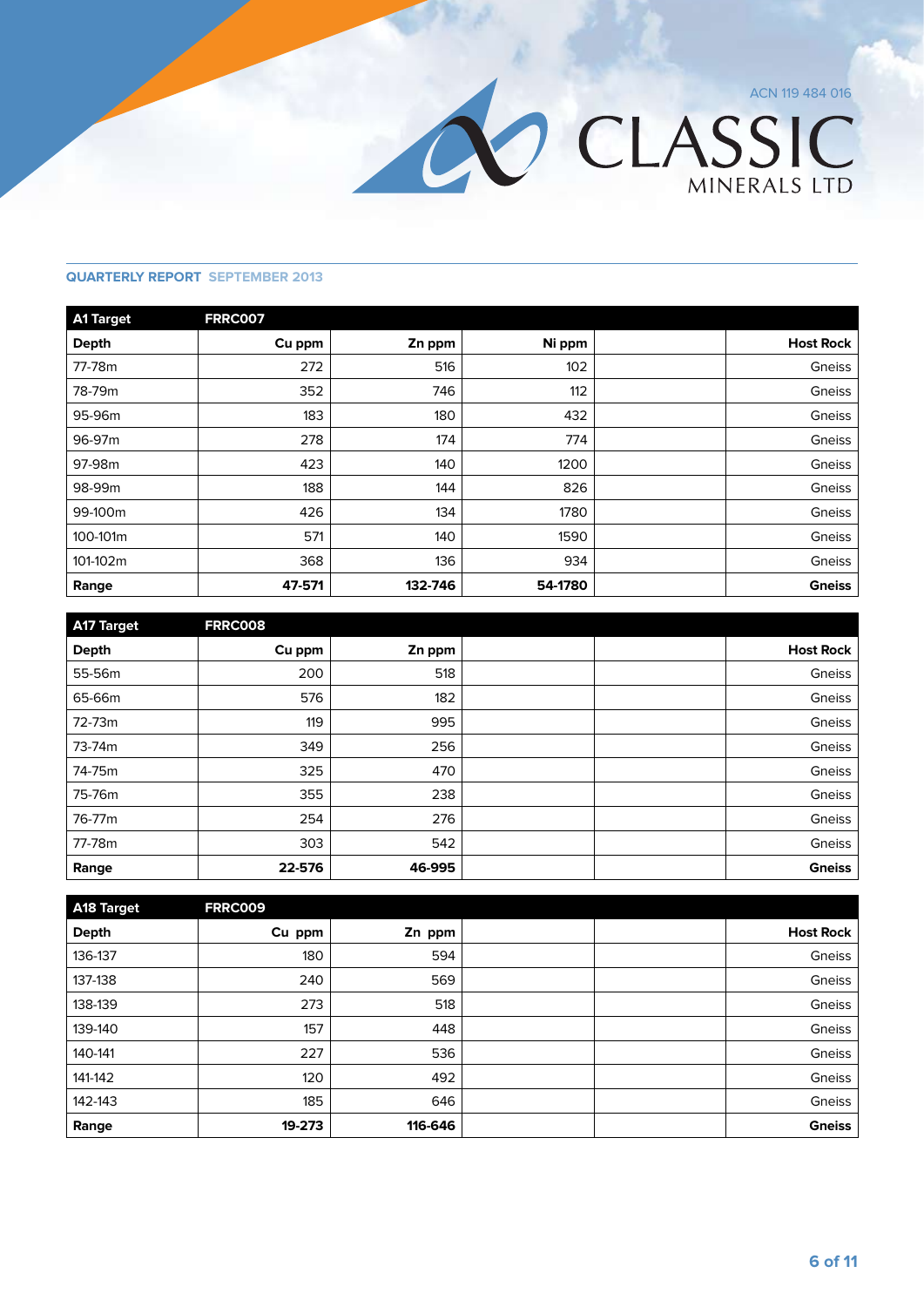

| <b>A6 Target</b> | <b>FRRC010</b> |        |                          |                          |                  |
|------------------|----------------|--------|--------------------------|--------------------------|------------------|
| <b>Depth</b>     | Cu ppm         | Zn ppm |                          |                          | <b>Host Rock</b> |
| 20-25m           | 147            | 594    |                          | 5 metre composite sample | Gneiss           |
| 25-30m           | 260            | 528    |                          | 5 metre composite sample | Gneiss           |
| 35-40m           | 273            | 500    |                          | 5 metre composite sample | Gneiss           |
| 96-97m           | 226            | 590    |                          |                          | Gneiss           |
| 97-98m           | 323            | 564    |                          |                          | Gneiss           |
| 108-109m         | 391            | 296    |                          |                          | Gneiss           |
| 109-110m         | 213            | 512    |                          |                          | Gneiss           |
| 110-111m         | 238            | 498    |                          |                          | Gneiss           |
| 111-112m         | 217            | 508    |                          |                          | Gneiss           |
| 112-113m         | 214            | 462    |                          |                          | Gneiss           |
| 113-114m         | 210            | 516    |                          |                          | Gneiss           |
| 114-115m         | 170            | 458    |                          |                          | Gneiss           |
| 115-120m         | 282            | 680    |                          | 5metre composite sample  |                  |
| 120-125m         | 220            | 518    | 5 metre composite sample |                          | Gneiss           |
| Range            | 36-391         | 86-680 |                          |                          | <b>Gneiss</b>    |

#### **A10 West FRRC011**

No significant intersections

#### **A10 East FRRC012**

No significant intersections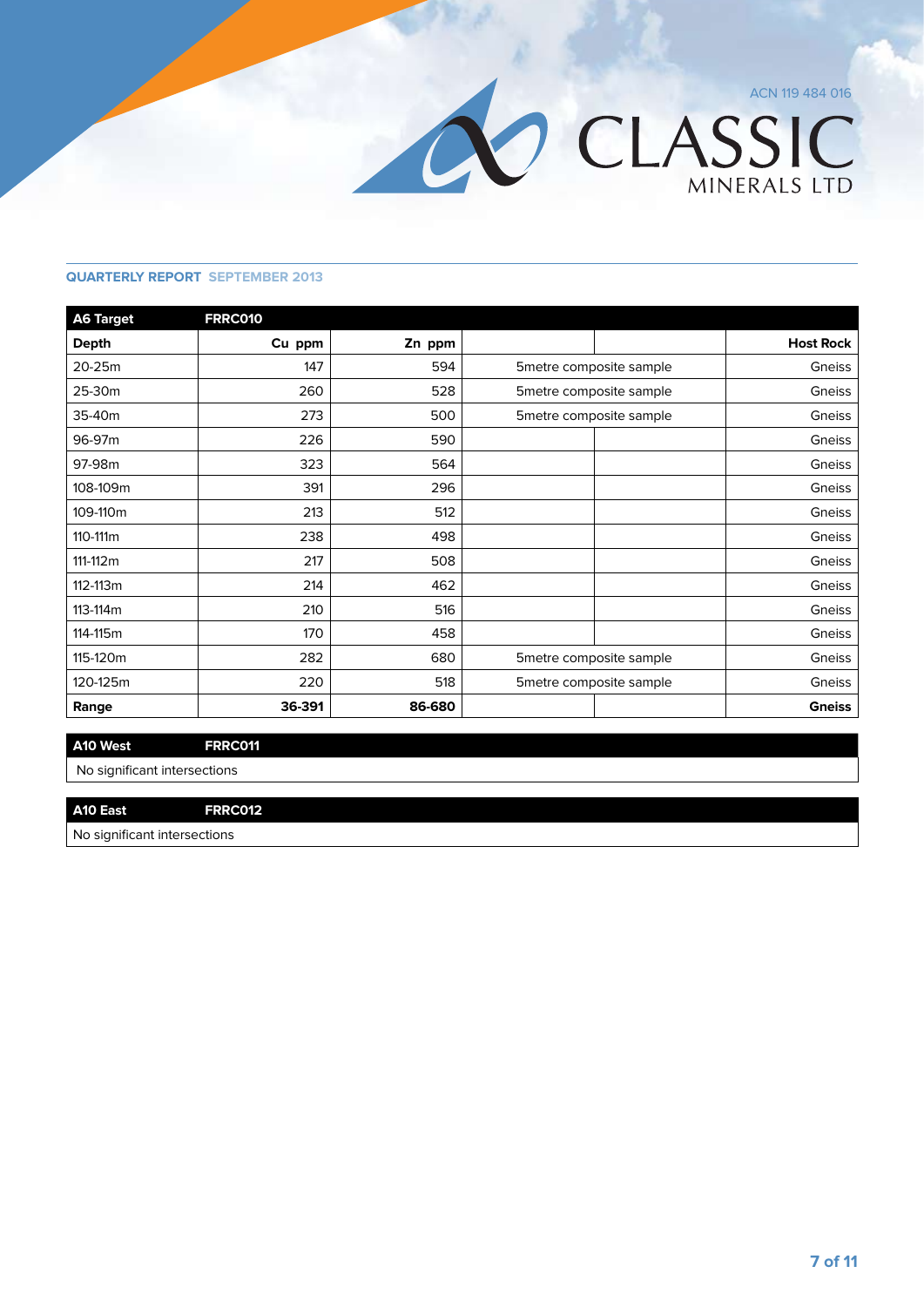CLASSIC MINERALS LTD



**Stage 1 RC Drill holes**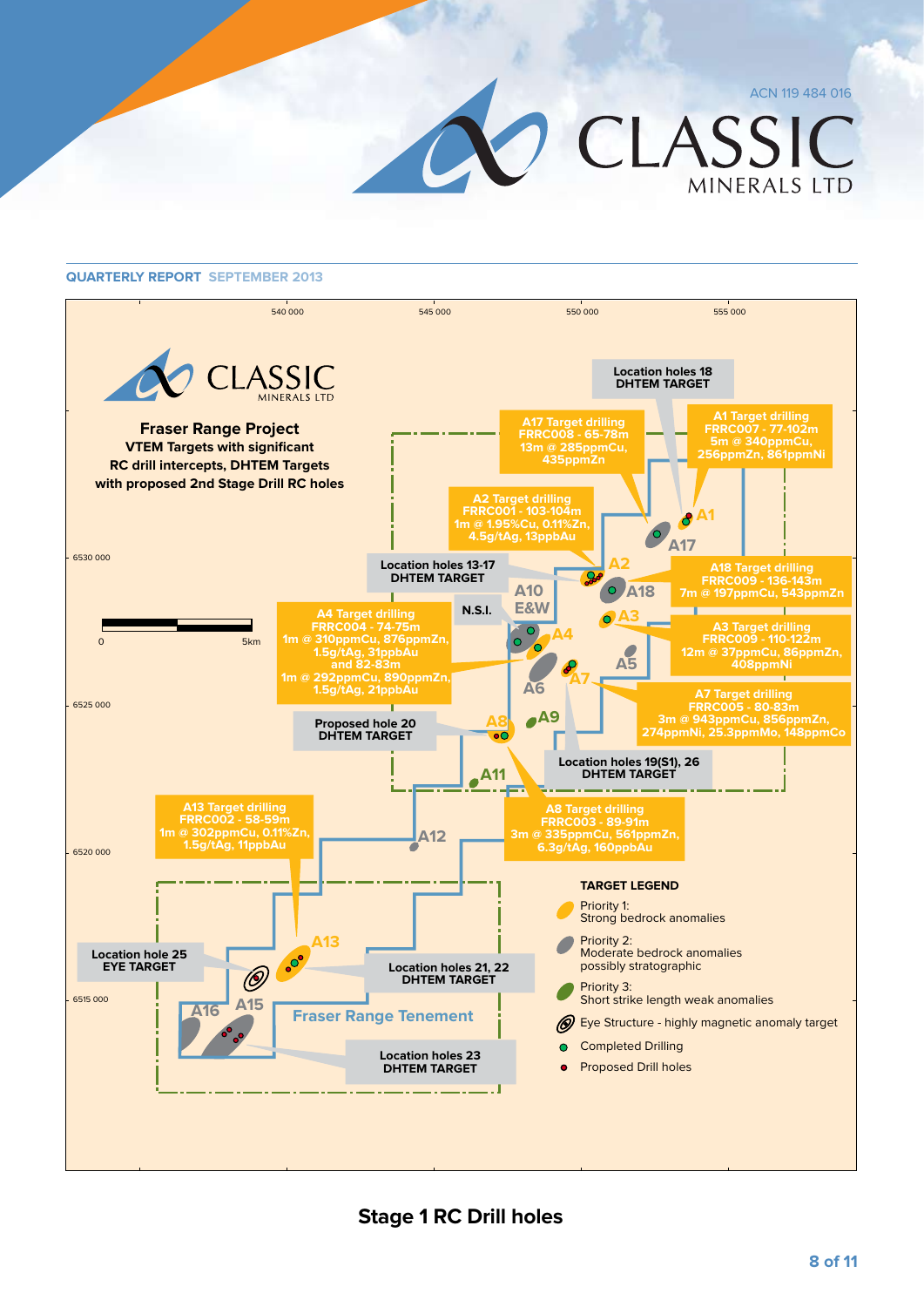**MINFRALS LTD** 

CLASSIC

#### **Quarterly Report September 2013**

#### **Target A2**

The DHEM interpretation of FRRC001 at target A2, which the geophysicists consider a potential massive sulphide target, indicated that the hole had intersected the EM conductor at about 103m, where the copper sulphide above was intersected. This was also confirmed by the spike in conductivity as detected by the resistivity log, and shown in the graphic conductivity log below. However, the hole intersected towards the north end of the EM conductor, which extends for at least 200m south west, and step out RC holes are planned at 100m and 200m to the southwest to further delineate any mineralization. The latter hole will have DHEM conducted to further define the extent to the southwest. The host rock is sheared gneiss with abundant garnets, which indicate a high metamorphic grade.

#### **Target A13**

At target A13, which is 1000m long, hole FRRC002 intersected minor highly sheared disseminated mixed sulphides, mainly pyrite, which were also detected by the resistivity probe as conductive zones. Anomalous zinc and copper values were present in these zones as shown in Table 2. The nickel values are shown for comparison, and are not significant. The DHEM interpretation showed the EM conductor was intersected, but the interpretation is limited to 200m distance. Step out holes 100m along strike to the NE and SW will be drilled and further DHEM undertaken.

#### **Target A8**

At target A8, hole FRRC003 is shown by the DHEM interpretation to have narrowly missed the top of the SW corner of the EM conductor, which is now interpreted to extend for 200m to the NE.

However, the hole still intersected anomalous gold, silver, zinc and copper values, which are highly encouraging, especially as background levels for gold are less than 5ppb. A follow up RC is planned 100m NE to intersect the middle of the better defined EM conductor. Better values may be found when the conductor target is intersected.

#### **Target A4**

At target A4, hole FRRC004 is shown by DHEM to have intersected the EM conductor off centre and the hole intersected minor sulphides, mainly pyrite, within a 32m zone from 74m to 96m downhole, with supporting conductivity measurements at 90-96m from the resistivity log. The analyses reported anomalous zinc and copper values, and a few weakly anomalous gold values which had low silver values associated. No follow up holes will be drilled at this time.

#### **Target A7**

At target A7, FRRC005 is shown by DHEM to have intersected the northern edge of the EM conductor and intersected disseminated minor sulphides at 80-83m. This is supported by a strong conductivity peak at this downhole depth. The analyses reported anomalous copper, zinc, nickel, molybdenum and cobalt, as shown in Table 2. However the revised geophysical interpretation shows the target as a conductor with a fault in the middle, and the southern area offset west a short distance. A new RC hole is planned during Stage 2(October 2013) into the centre of the northern block of the conductor, and if this hole intersects significant mineralisation, then a second RC hole will be drilled into the centre of the southern part of the conductor.

#### **Target A3**

At target A3, FRRC006 intersected anomalous nickel values to 464ppm from 110m to 122m. Zinc and copper values are at background levels. Resampling of the two 5m composite samples as 1m samples will be done to better identify the anomalous nickel zones.

#### **Target A1**

At target A1, FRRC007 is shown by DHEM to have narrowly missed the southwest end of the revised EM conductor, having passed about 15m below. However the hole intersected a minor zone of 2m of anomalous zinc to 746ppm at 77-79m, and this zone has a good conductivity peak. More significantly, there is a 7m wide zone from 95m to 102m downhole of anomalous nickel, with values up to 1780ppm. A new RC hole is planned for Stage 2 (October 2013) intersect the centre of the revised conductor.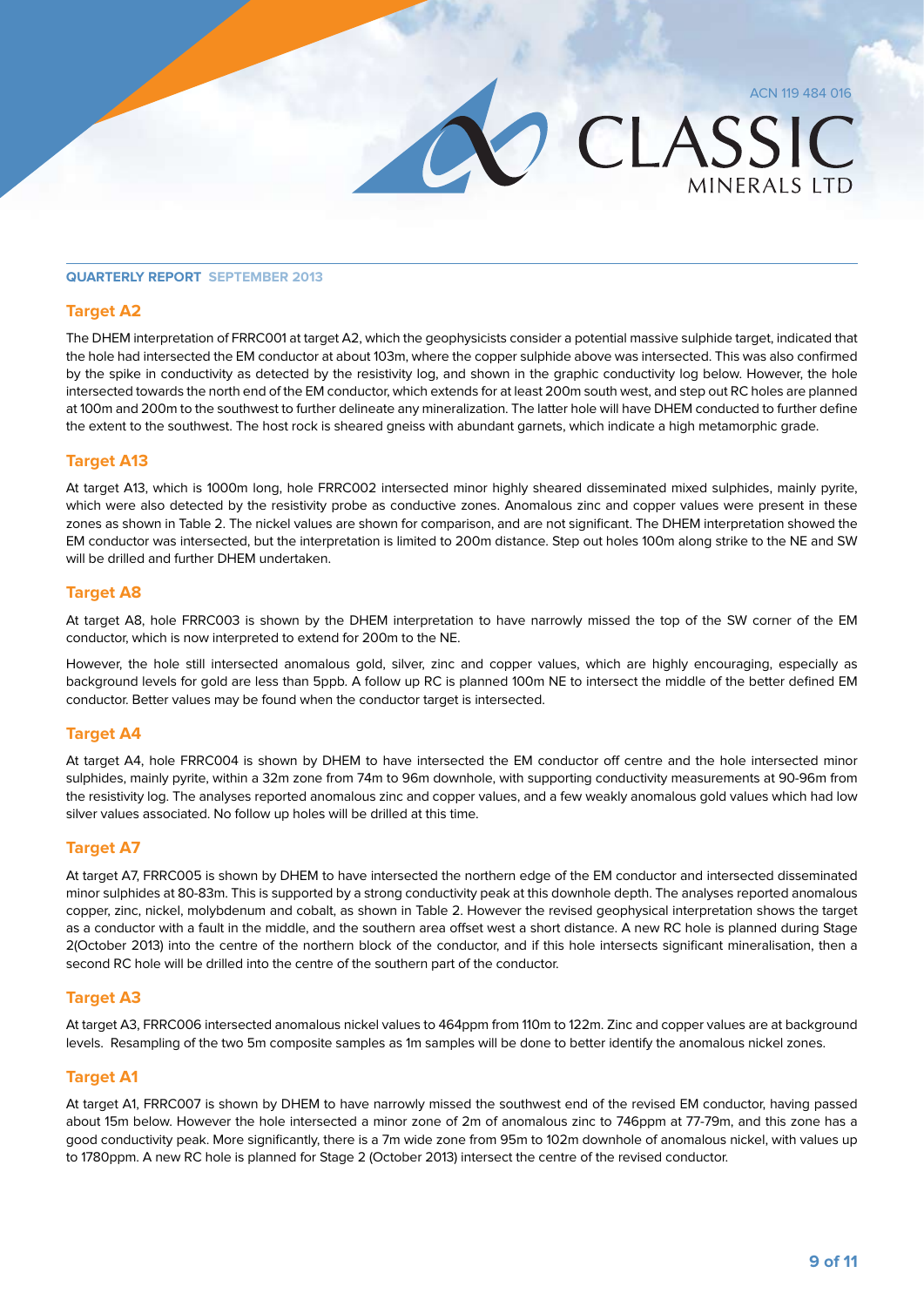**MINFRALS LTD** 

CLASSIC

### **Quarterly Report September 2013**

#### **Targets A17, A18 and A6**

Targets A17, A18, and A6 lie along a major 5km long VTEM conductor, and this was considered unlikely to be due to the presence of sulphides but more likely due to a conductor such as graphite or banded magnetite. One hole was drilled at each of the targets to identify the conductor minerals, and as expected FRRC008 at A17 and FRRC009 at A18 intersected graphite. However both holes also intersected minor sheared sulphide zones with anomalous zinc and copper values at A17, and anomalous zinc at A18, as shown in Table 2. Hole FRRC010 atA6 also intersected minor zinc values within a shallow zone from 20-40m, and within 96 to125m downhole, but with gaps in these zones as shown in Table 2. Follow up holes will be drilled at a future date, after more promising targets have been drilled.

#### **Target A15**

Target A15 lies adjacent to the 'eye' structure and south west along strike from the largest rock chip polymetallic anomaly in the south of the tenement. Two planned RC holes have now been relocated to shorten the hole lengths to 190m and 210m, which is achievable by RC, rather than having to drill the lower part as expensive diamond coring.

#### **The Magnetic "EYE"**

The 'eye' structure has a strong aeromagnetic anomaly in the centre, and this is not an EM conductor. Magnetic modelling by the consultant geophysicists suggests that the oval anomaly, which is 500m long, 230m wide and 50m thick from 73m depth, is subhorizontal and not thick for the size. A similar eye structure was drilled by Sirius Resources and resulted in the discovery of the Nova nickel copper deposit.

The magnetic anomaly is associated with a dome-type structure, and the source material is probably magnetite, and may represent the serpentinised portion of a mafic-ultramafic intrusion. If so it has potential for an orthomagmatic nickel sulphide prospect. One RC hole is planned at -70 degrees to 160m downhole depth, and if the target model above is correct, will be followed by DHEM surveying to detect deeper conductors at the base of the intrusion which might be pooled nickel sulphides.

# **Doherty's Project (M57/619)**

Doherty's Project (M57/619) is located within the Barrambie Greenstone Belt approximately 65km north of Sandstone and 600km northeast of Perth in the East Murchison Mineral Field, Western Australia.

During the quarter Classic entered a deed of variation and exercise of option (Deed) with Golden West Resources Limited (ASX: GWR) to vary the terms of the option agreement to acquire the Doherty's Project (M57/619) (Project) and exercise the option to acquire the Project.

The Deed varies the acquisition terms as follows:

- Varying the expenditure requirement, a condition precedent to exercising the option, from \$200,000 to \$86,000
- Increasing the tenement interest acquired from 90% to 100%
- Amending the purchase price from \$80,000 to \$80,000 and 570,000 fully paid ordinary shares in Classic Minerals Limited.

Classic has exercised its option to acquire the Project.